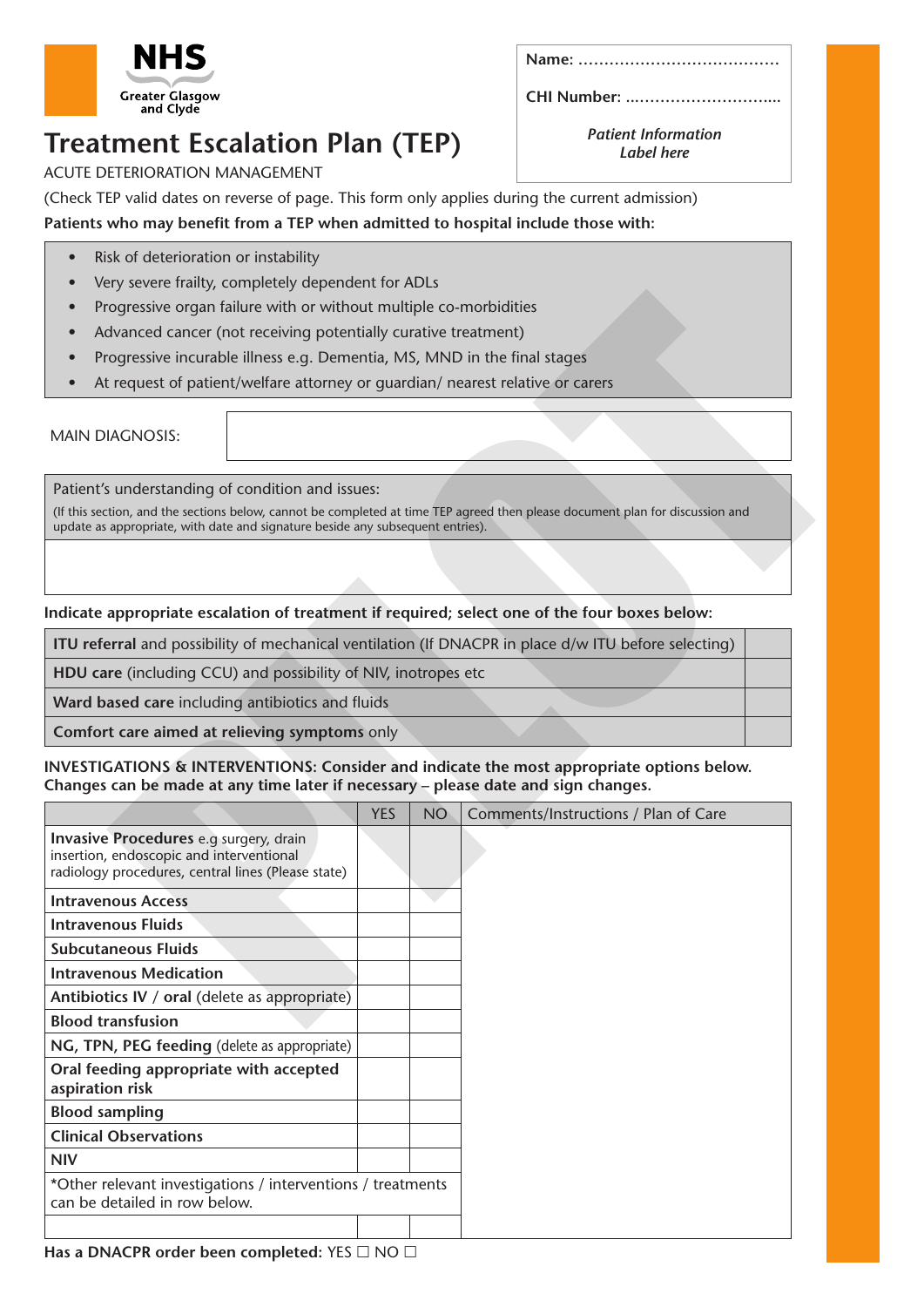Communication with the patient and their family regarding this plan is important. If it is not possible to have the discussion at the time of completion, then it must be planned for the first available time. You must ensure that the patient has mental capacity if you are asking the patient to make choices about which treatments they would elect to have. Where the patient does not have capacity, decisions will be made by any existing welfare attorney/guardian with relevant powers and an agreed care plan documented in the patients AWI treatment plan. In communication, please note who had the discussion and when (date/time), also documenting any support offered to patient / carer / family member (Chaplaincy / Support & Information Service / Carers Support Service).

#### **An existing Anticipatory Care Plan (ACP) eg Community ACP or ReSPECT should be respected, but must be reviewed with the patient and family with each new admission or change of care setting.**

#### **MUST BE COMPLETED IN ALL CASES:**

Has been discussed with the patient:  $YES \Box NO \Box$ 

#### **On discharge/transfer request update to community ACP/update KIS via discharge summary**

| Thus been discussed with the patient.                                                                             |                                                                                                                          |  |  |
|-------------------------------------------------------------------------------------------------------------------|--------------------------------------------------------------------------------------------------------------------------|--|--|
|                                                                                                                   |                                                                                                                          |  |  |
| Section 47 AWI and Treatment plan completed? YES □ NO □                                                           |                                                                                                                          |  |  |
| Is there a PoA / Welfare Guardian in place? YES $\Box$ NO $\Box$                                                  |                                                                                                                          |  |  |
| has been communicated with:                                                                                       | Name of patient/welfare attorney or guardian/nearest relative or designated other & relationship to patient whom this    |  |  |
| If patient has existing ACP, please ensure this information is also considered.                                   |                                                                                                                          |  |  |
| to me'):                                                                                                          | Patient preferences for care and statement of wishes (including goals, spiritual needs, place of care, and 'What matters |  |  |
|                                                                                                                   |                                                                                                                          |  |  |
| Family / carer understanding of patient's condition and issues:                                                   |                                                                                                                          |  |  |
|                                                                                                                   |                                                                                                                          |  |  |
| On discharge/transfer request update to community ACP/update KIS via discharge summary                            |                                                                                                                          |  |  |
|                                                                                                                   | Signed / Print<br><b>Valid Until</b><br><b>Date</b><br><b>Reviewed</b>                                                   |  |  |
| Print Name: 1997                                                                                                  |                                                                                                                          |  |  |
| Position:                                                                                                         |                                                                                                                          |  |  |
|                                                                                                                   |                                                                                                                          |  |  |
| Responsible senior clinian                                                                                        |                                                                                                                          |  |  |
|                                                                                                                   |                                                                                                                          |  |  |
|                                                                                                                   | If significant changes are made to TEP please use a new                                                                  |  |  |
|                                                                                                                   | document (and score through existing document) to<br>ensure instructions are clear.                                      |  |  |
| * 'Indefinite' can be added to the valid until box if no<br>TEP VALID UNTIL: ________<br>further review required. |                                                                                                                          |  |  |